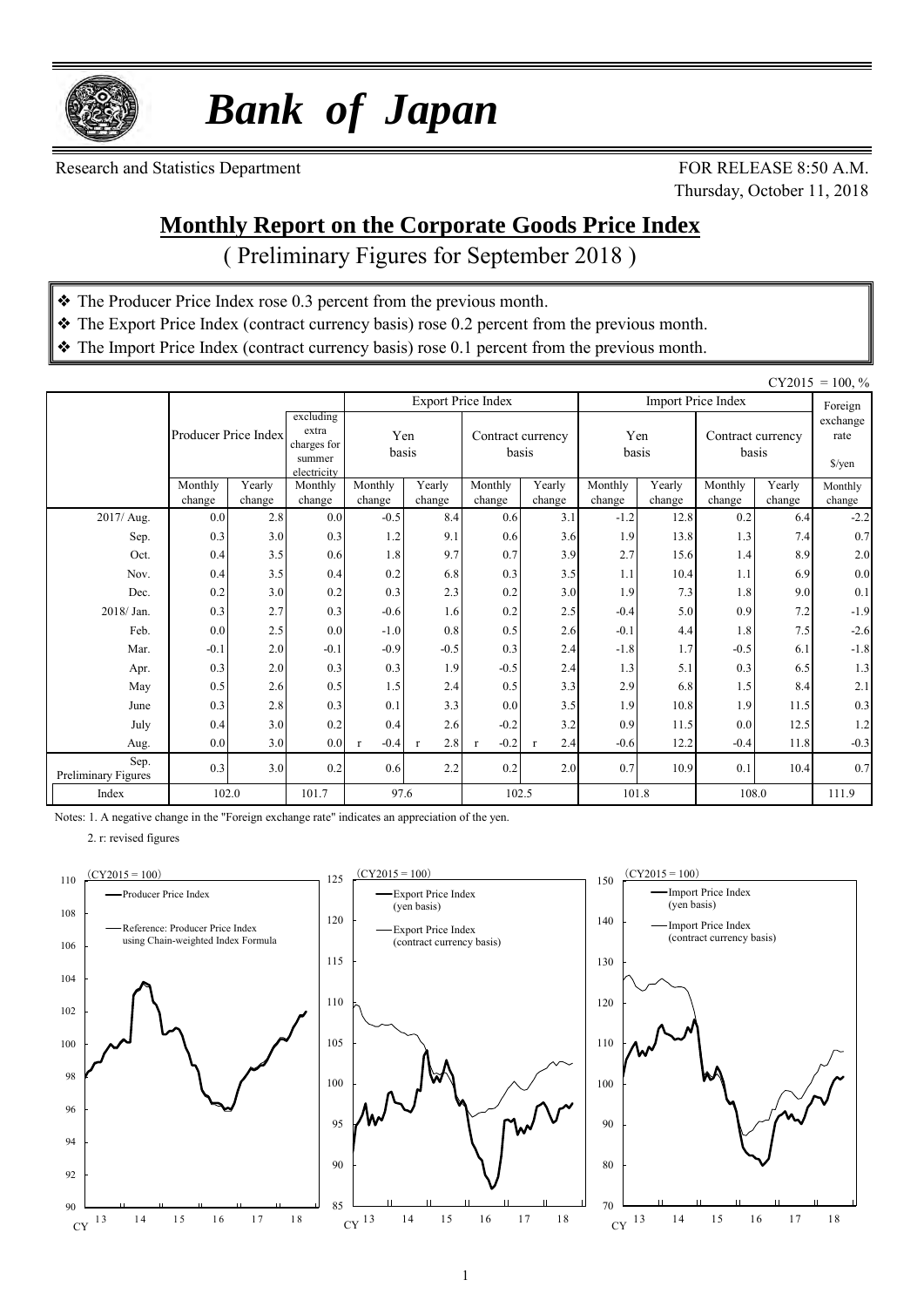#### (Commodities contributing to the monthly changes in September 2018)

| Producer Price Index                        |                                                        | Monthly change $0.3\%$                                                                                |  |  |  |  |
|---------------------------------------------|--------------------------------------------------------|-------------------------------------------------------------------------------------------------------|--|--|--|--|
| Groups                                      | Contribution<br>to change                              | Commodities                                                                                           |  |  |  |  |
| Petroleum & coal products                   | $0.16\%$                                               | Gasoline, Gas oil, Kerosene                                                                           |  |  |  |  |
| Electric power, gas & water                 | $0.04\%$                                               | Industrial extra high tension power, Commercial high tension<br>power, Industrial high tension power  |  |  |  |  |
| Chemicals & related products                | $0.02 \%$<br>Para-xylene, Xylene, Polypropylene resins |                                                                                                       |  |  |  |  |
| Production machinery                        | $0.02 \%$                                              | Rolls for metal rolling, Construction cranes, Bread &<br>confectionery machinery                      |  |  |  |  |
| Scrap & waste                               | $0.01 \%$                                              | Iron & steel scrap, Wastepaper                                                                        |  |  |  |  |
| Metal products                              | $0.01\%$                                               | Steelworks, Builders hardware, Aluminum window sash                                                   |  |  |  |  |
| Agriculture, forestry & fishery<br>products | $-0.02\%$                                              | Pork, Cooked & dried whitebait                                                                        |  |  |  |  |
| Nonferrous metals                           | $-0.01\%$                                              | Unwrought primary $&$ secondary aluminum alloys, Rolled and<br>drawn brass products, Unwrought silver |  |  |  |  |

| Export Price Index (contract currency basis)                    |                           | Monthly change 0.2 %                                                                                                                            |  |  |  |  |  |
|-----------------------------------------------------------------|---------------------------|-------------------------------------------------------------------------------------------------------------------------------------------------|--|--|--|--|--|
| Groups                                                          | Contribution<br>to change | Commodities                                                                                                                                     |  |  |  |  |  |
| Chemicals & related products                                    | $0.30 \%$                 | Para-xylene, Xylene, Styrene monomer                                                                                                            |  |  |  |  |  |
| Other primary products $\&$<br>manufactured goods               | $0.04\%$                  | Wastepaper, Gasoline, Gas oil                                                                                                                   |  |  |  |  |  |
| Transportation equipment                                        | $0.02 \%$                 | Standard passenger cars (gasoline cars), Chassis & body parts,<br>Internal combustion diesel engines for marine vessels                         |  |  |  |  |  |
| General purpose, production<br>& business oriented<br>machinery | $-0.09\%$                 | Semiconductor manufacturing equipment, Construction cranes,<br>Printing, plate making & bookbinding machinery                                   |  |  |  |  |  |
| Electric & electronic products                                  | $-0.08 \%$                | MOS memory integrated circuits, Semiconductor & IC<br>measuring instruments, MOS integrated circuits (except MOS<br>memory integrated circuits) |  |  |  |  |  |
| Metals & related products                                       | $-0.06\%$                 | Unwrought copper, Hot rolled steel strips, Rolled aluminum $\&$<br>aluminum alloy products                                                      |  |  |  |  |  |

| Import Price Index (contract currency basis)           |                           | Monthly change $0.1\%$                                                                          |  |  |  |  |  |
|--------------------------------------------------------|---------------------------|-------------------------------------------------------------------------------------------------|--|--|--|--|--|
| Groups                                                 | Contribution<br>to change | Commodities                                                                                     |  |  |  |  |  |
| Petroleum, coal & natural gas                          | $0.25 \%$                 | Liquefied natural gas, Liquefied petroleum gas, Coal for<br>general use                         |  |  |  |  |  |
| Chemicals & related products                           | $0.05 \%$                 | Saturated polyester resins, Bio-ETBE, Benzene                                                   |  |  |  |  |  |
| Beverages & foods and<br>agriculture products for food | $-0.11\%$                 | Chicken, Corn, Dry fruits & nuts                                                                |  |  |  |  |  |
| Metals & related products                              | $-0.10 \%$                | Copper ores, Unwrought aluminum, Unwrought nickel                                               |  |  |  |  |  |
| <b>Textiles</b>                                        | $-0.03\%$                 | Men's or boys' trousers, etc., Women's or girls' suits, etc.,<br>Women's or girls' skirts, etc. |  |  |  |  |  |
| Other primary products $\&$<br>manufactured goods      | $-0.02\%$                 | Plastic films & sheets. Natural rubber                                                          |  |  |  |  |  |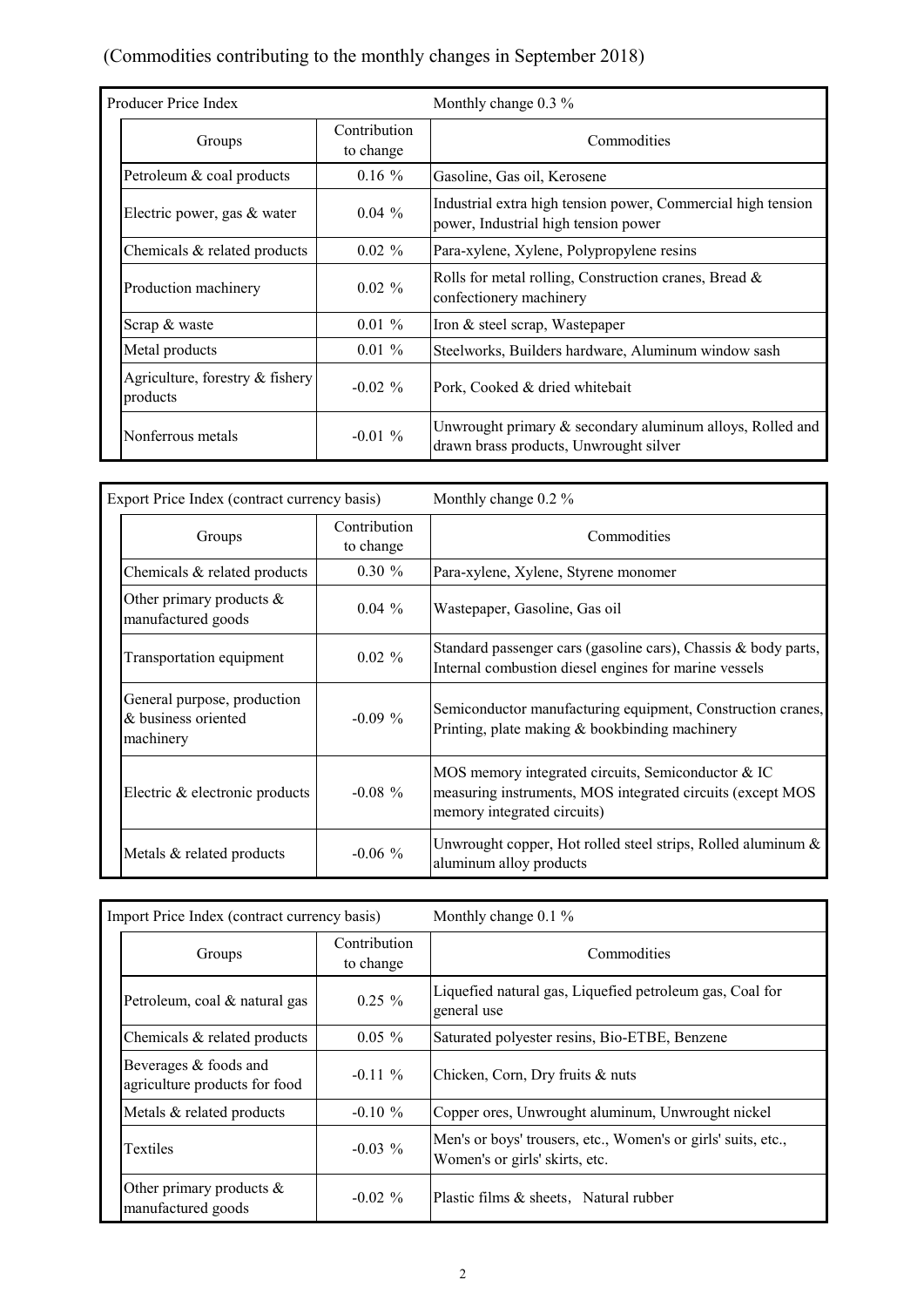## Producer Price Index ( Preliminary Figures for September 2018 )

 $CY2015 = 100, \%$ 

|                                                |         |       |                      | Monthly |                       | Yearly  |             |                   |
|------------------------------------------------|---------|-------|----------------------|---------|-----------------------|---------|-------------|-------------------|
|                                                | Weight  | Index | Previous<br>month    | change  | Previous<br>month     | change  |             | Previous<br>month |
| All commodities                                | 1,000.0 | 102.0 | 101.7                | 0.3     | 0.0                   | 3.0     |             | 3.0               |
| excluding extra charges for summer electricity | 1,000.0 | 101.7 | 101.5                | 0.2     | 0.0                   | 2.9     |             | 3.0               |
| Beverages & foods                              | 141.6   | 100.7 | 100.7                | 0.0     | 0.0                   | $0.8\,$ |             | 0.8               |
| Textile products                               | 9.6     | 101.3 | 101.0                | 0.3     | 0.3                   | 1.4     |             | 1.4               |
| Lumber & wood products                         | 9.2     | 105.3 | 105.3<br>$\mathbf r$ | 0.0     | $-0.2$<br>$\mathbf r$ | 1.9     | $\mathbf r$ | 2.4               |
| Pulp, paper & related products                 | 27.7    | 102.0 | 102.0                | 0.0     | 0.0                   | 1.8     |             | 2.3               |
| Chemicals & related products                   | 89.2    | 99.0  | 98.7                 | 0.3     | 0.6                   | 5.0     |             | 4.9               |
| Petroleum & coal products                      | 59.5    | 121.1 | 118.4<br>$\mathbf r$ | 2.3     | $-0.6$<br>$\mathbf r$ | 26.4    | $\mathbf r$ | 25.2              |
| Plastic products                               | 38.2    | 97.4  | 97.3<br>$\mathbf r$  | 0.1     | $-0.1$<br>$\mathbf r$ | 1.2     | $\mathbf r$ | $1.0\,$           |
| Ceramic, stone & clay products                 | 23.3    | 101.7 | 101.6<br>$\mathbf r$ | 0.1     | 0.5<br>$\mathbf r$    | 1.8     | $\mathbf r$ | 1.8               |
| Iron & steel                                   | 51.7    | 108.3 | 108.1<br>$\Gamma$    | 0.2     | $-0.1$<br>$\mathbf r$ | 3.9     | $\mathbf r$ | 4.0               |
| Nonferrous metals                              | 27.1    | 98.7  | 99.2                 | $-0.5$  | $-2.4$                | $-1.7$  |             | 0.6               |
| Metal products                                 | 40.0    | 104.6 | 104.3<br>$\Gamma$    | 0.3     | 0.3<br>$\mathbf r$    | 3.1     | $\mathbf r$ | 2.8               |
| General purpose machinery                      | 27.2    | 100.4 | 100.5<br>$\mathbf r$ | $-0.1$  | $-0.2$<br>$\mathbf r$ | 0.5     | $\mathbf r$ | $0.7\,$           |
| Production machinery                           | 41.1    | 101.4 | 101.0                | 0.4     | 0.1                   | 1.1     |             | 0.5               |
| Business oriented machinery                    | 16.2    | 101.9 | 101.9<br>$\mathbf r$ | 0.0     | $-0.6$<br>$\mathbf r$ | 0.7     | $\mathbf r$ | 0.3               |
| Electronic components & devices                | 24.5    | 97.7  | 97.8                 | $-0.1$  | 0.0                   | $-0.4$  |             | $0.0\,$           |
| Electrical machinery & equipment               | 52.7    | 94.7  | 94.8<br>$\mathbf r$  | $-0.1$  | $-0.3$<br>$\mathbf r$ | $-0.5$  | $\mathbf r$ | $-0.6$            |
| Information & communications equipment         | 20.8    | 96.6  | 96.7<br>$\mathbf r$  | $-0.1$  | $-0.4$<br>$\mathbf r$ | $-0.8$  | $\mathbf r$ | $-0.4$            |
| Transportation equipment                       | 140.7   | 98.5  | 98.4                 | 0.1     | 0.0                   | $-0.3$  |             | $-0.4$            |
| Other manufacturing industry products          | 48.0    | 100.3 | 100.2<br>$\mathbf r$ | 0.1     | $-0.1$<br>$\mathbf r$ | 0.1     | $\mathbf r$ | $-0.2$            |
| Agriculture, forestry & fishery products       | 35.8    | 110.6 | 111.3                | $-0.6$  | $-0.3$                | 2.4     |             | 4.8               |
| Minerals                                       | 3.9     | 98.3  | 98.3<br>$\mathbf r$  | $0.0\,$ | 0.5<br>$\mathbf r$    | 3.6     | $\mathbf r$ | 3.8               |
| Electric power, gas & water                    | 67.1    | 100.2 | 99.5<br>$\mathbf r$  | $0.7\,$ | 0.8<br>$\mathbf r$    | 4.9     | $\mathbf r$ | 4.6               |
| Scrap & waste                                  | 4.9     | 140.4 | 138.0                | 1.7     | 1.5                   | 8.6     |             | 11.8              |

Notes: 1. The index of "All commodities excluding extra charges for summer electricity" adjusts extra charges applied during summer season from July to September.

2. r: revised figures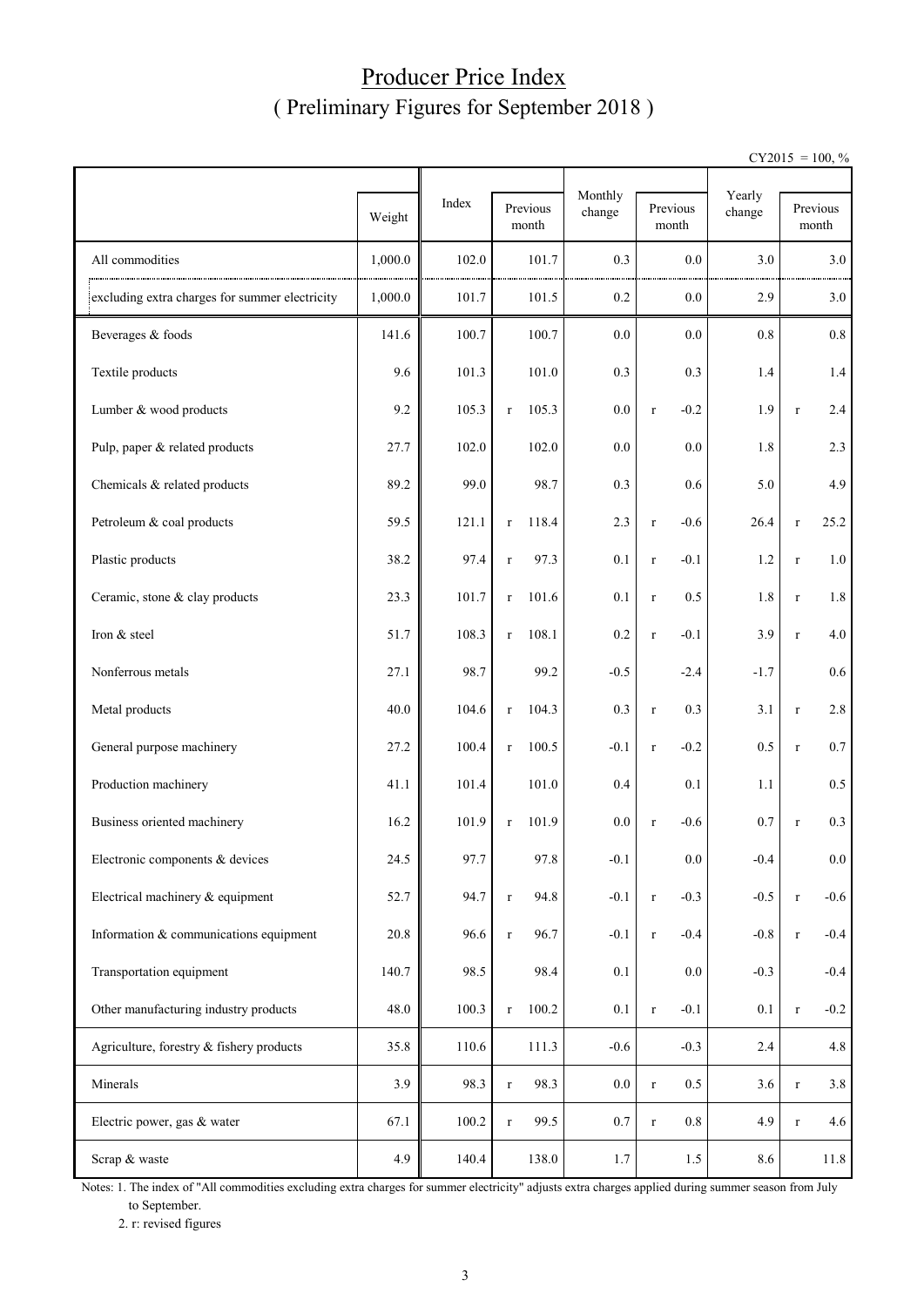# Export Price Index ( Preliminary Figures for September 2018 )

 $CY2015 = 100, \%$ 

|                                                                |         | Index        |                      | Monthly change |                        | Yearly change                 |              |                        |                               |
|----------------------------------------------------------------|---------|--------------|----------------------|----------------|------------------------|-------------------------------|--------------|------------------------|-------------------------------|
|                                                                | Weight  | Yen<br>basis | Previous<br>month    | Yen<br>basis   | Previous<br>month      | Contract<br>currency<br>basis | Yen<br>basis | Previous<br>month      | Contract<br>currency<br>basis |
| All commodities                                                | 1,000.0 | 97.6         | 97.0<br>$\mathbf{r}$ | 0.6            | $-0.4$<br>$\mathbf{r}$ | 0.2                           | 2.2          | 2.8<br>$\mathbf{r}$    | 2.0                           |
| Textiles                                                       | 13.8    | 95.1         | 94.7<br>$\mathbf{r}$ | 0.4            | $-0.8$<br>$\mathbf{r}$ | $-0.1$                        | 3.1          | 4.2<br>$\mathbf{r}$    | 3.0                           |
| Chemicals & related products                                   | 98.4    | 109.3        | 105.8                | 3.3            | 0.2                    | 2.7                           | 11.6         | 12.2                   | 10.9                          |
| Metals & related products                                      | 108.5   | 110.3        | $r$ 110.2            | 0.1            | $-1.3$<br>$\mathbf{r}$ | $-0.5$                        | 4.0          | 6.4<br>$\mathbf{r}$    | 3.3                           |
| General purpose, production $&$<br>business oriented machinery | 189.4   | 97.1         | 97.2<br>$\mathbf{r}$ | $-0.1$         | $-0.1$<br>$\mathbf{r}$ | $-0.5$                        | $-0.4$       | 0.2<br>$\mathbf{r}$    | $-0.5$                        |
| Electric & electronic products                                 | 205.5   | 90.0         | 90.0                 | 0.0            | $-0.4$                 | $-0.4$                        | $-2.2$       | $-1.9$                 | $-2.8$                        |
| Transportation equipment                                       | 285.2   | 93.8         | 93.3<br>$\mathbf{r}$ | 0.5            | $-0.4$<br>$\mathbf{r}$ | 0.0                           | $-0.5$       | $-0.5$<br>$\mathbf{r}$ | $-0.4$                        |
| Other primary products $\&$<br>manufactured goods              | 99.2    | 99.9         | 99.1<br>$\mathbf{r}$ | 0.8            | $-0.6$<br>$\mathbf{r}$ | 0.4                           | 12.8         | 13.8<br>$\mathbf{r}$   | 12.4                          |

Note: r: revised figures

# Import Price Index ( Preliminary Figures for September 2018 )

 $CY2015 = 100, \%$ 

|                                                                |         |              | Index                | Monthly change |                        |                               | Yearly change |                        |                               |  |
|----------------------------------------------------------------|---------|--------------|----------------------|----------------|------------------------|-------------------------------|---------------|------------------------|-------------------------------|--|
|                                                                | Weight  | Yen<br>basis | Previous<br>month    | Yen<br>basis   | Previous<br>month      | Contract<br>currency<br>basis | Yen<br>basis  | Previous<br>month      | Contract<br>currency<br>basis |  |
| All commodities                                                | 1,000.0 | 101.8        | 101.1                | 0.7            | $-0.6$                 | 0.1                           | 10.9          | 12.2                   | 10.4                          |  |
| Beverages $&$ foods and agriculture<br>products for food       | 80.4    | 93.1         | 93.9                 | $-0.9$         | $-0.7$                 | $-1.5$                        | 0.4           | 2.6                    | $0.0\,$                       |  |
| Textiles                                                       | 61.3    | 95.6         | 95.8<br>$\mathbf{r}$ | $-0.2$         | 0.6<br>$\mathbf{r}$    | $-0.4$                        | 0.4           | 0.9<br>$\mathbf r$     | 0.2                           |  |
| Metals & related products                                      | 95.8    | 100.8        | 101.3                | $-0.5$         | $-5.6$                 | $-1.1$                        | 0.4           | 4.6                    | $-0.3$                        |  |
| Lumber & wood products and<br>forest products                  | 17.3    | 105.9        | 105.2                | 0.7            | 0.4                    | $-0.2$                        | 10.9          | 11.6                   | 10.3                          |  |
| Petroleum, coal & natural gas                                  | 252.3   | 121.3        | r 119.4              | 1.6            | 0.3                    | 0.8                           | 37.7          | 41.8<br>$\mathbf{r}$   | 36.3                          |  |
| Chemicals & related products                                   | 94.7    | 104.6        | 103.6                | 1.0            | $-0.2$                 | 0.6                           | 9.8           | 10.1                   | 9.8                           |  |
| General purpose, production $&$<br>business oriented machinery | 68.1    | 98.1         | 97.5                 | 0.6            | $-0.1$                 | 0.1                           | 3.9           | 3.8                    | 3.4                           |  |
| Electric & electronic products                                 | 196.6   | 86.5         | 86.1                 | 0.5            | $-0.2$                 | 0.0                           | $-0.6$        | $-0.8$                 | $-1.1$                        |  |
| Transportation equipment                                       | 49.5    | 96.8         | 96.3<br>$\mathbf{r}$ | 0.5            | $-0.2$<br>$\mathbf{r}$ | $-0.1$                        | $-0.4$        | $-0.1$<br>$\mathbf{r}$ | $-0.5$                        |  |
| Other primary products &<br>manufactured goods                 | 84.0    | 94.9         | 94.5                 | 0.4            | $-0.1$                 | $-0.3$                        | 4.3           | 4.4                    | 3.5                           |  |

Note: r: revised figures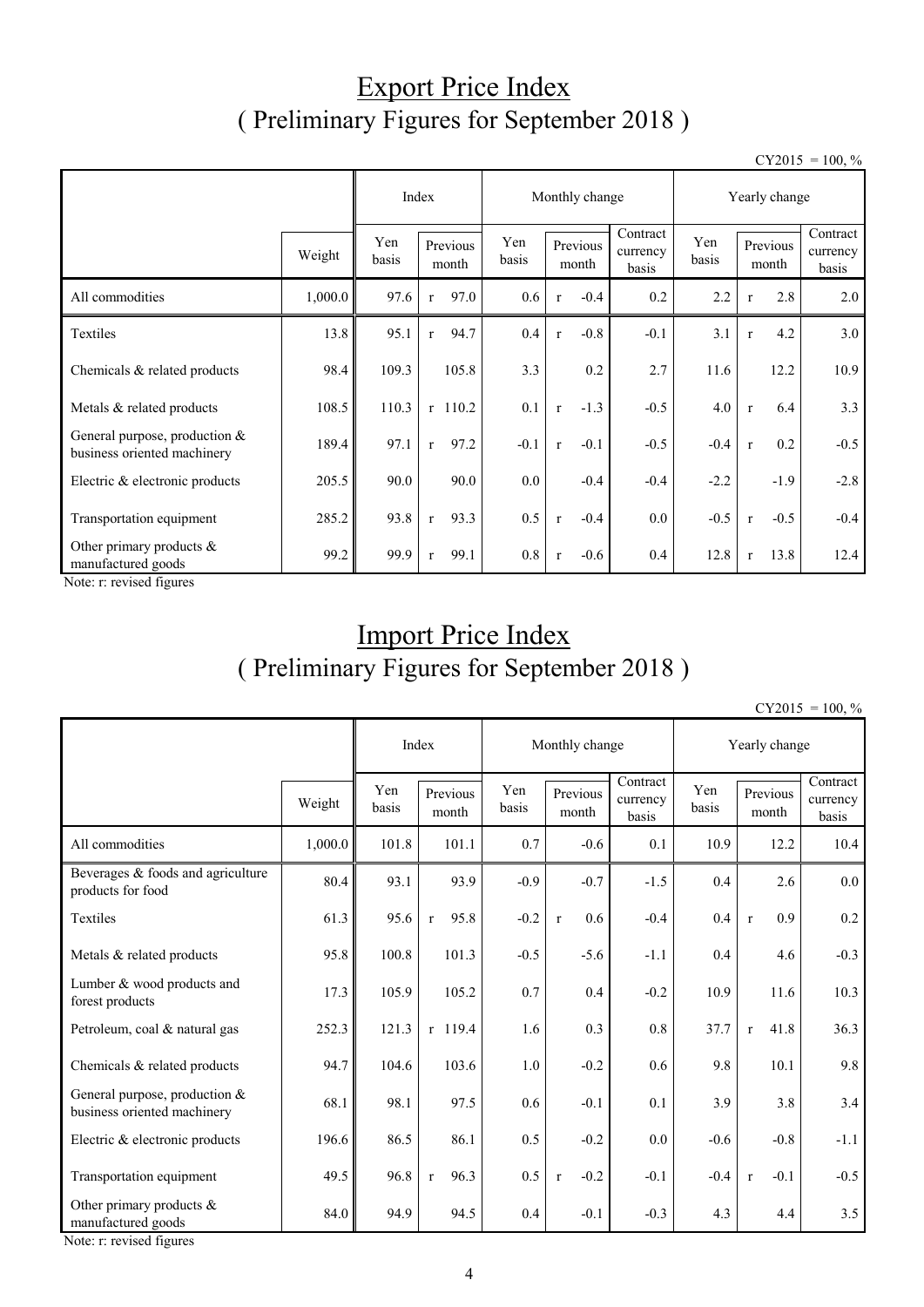# Index by Stage of Demand and Use ( Preliminary Figures for September 2018 )

|             |                           |           |       |         |                |                  | $CY2015 = 100, \%$     |
|-------------|---------------------------|-----------|-------|---------|----------------|------------------|------------------------|
|             |                           |           | Index | Monthly |                | Yearly           |                        |
|             |                           | Weight    |       | change  | Previous month | change           | Previous month         |
|             | Domestic demand products  | 1,000.000 | 101.9 | 0.3     | $-0.1$         | 4.8              | 5.3                    |
|             | Domestic goods            | 744.660   | 102.0 | 0.3     | 0.0            | 3.0              | 3.0                    |
|             | Imports                   | 255.340   | 101.8 | 0.7     | $-0.6$         | 10.9             | 12.2                   |
|             | Raw materials             | 100.163   | 112.5 | 0.6     | $-0.7$         | 18.9             | 21.9<br>$\mathbf{r}$   |
|             | Domestic goods            | 26.060    | 111.6 | $-0.1$  | 0.3            | 2.6              | 4.9                    |
|             | Imports                   | 74.103    | 112.8 | 0.8     | $-1.0$         | $25.8 \text{ r}$ | 29.4                   |
|             | Intermediate materials    | 535.481   | 102.8 | 0.4     | $-0.1$         | 5.2              | 5.3                    |
|             | Domestic goods            | 448.097   | 102.6 | 0.3     | 0.1            | 4.3              | 4.3                    |
|             | Imports                   | 87.384    | 103.7 | 0.6     | $-0.6$         | 10.1             | 11.6                   |
| Final goods |                           | 364.356   | 97.8  | 0.3     | $-0.1$         | 0.7              | 0.6                    |
|             | Domestic goods            | 270.503   | 100.0 | 0.1     | $-0.1$         | 0.8              | 0.8                    |
|             | Imports                   | 93.853    | 91.3  | 0.6     | $-0.1$         | 0.0              | 0.1                    |
|             | Capital goods             | 112.246   | 98.2  | 0.2     | $-0.1$         | 0.3              | 0.1                    |
|             | Domestic goods            | 87.827    | 100.2 | 0.0     | 0.0            | 0.3              | 0.3                    |
|             | Imports                   | 24.419    | 90.9  | 0.8     | 0.0            | 0.2              | $-0.6$<br>1r           |
|             | Consumer goods            | 252.110   | 97.6  | 0.3     | $-0.2$         | 0.8              | 0.8<br>$\mathbf{r}$    |
|             | Domestic goods            | 182.676   | 99.9  | 0.2     | $-0.1$         | 1.1              | 1.0                    |
|             | Imports                   | 69.434    | 91.5  | 0.4     | $-0.1$         | 0.0              | 0.4                    |
|             | Durable consumer goods    | 67.121    | 91.7  | 0.1     | $-0.3$         | $-1.8$           | $-1.8$<br>$\mathbf{r}$ |
|             | Domestic goods            | 42.200    | 96.2  | $-0.2$  | $-0.2$         | $-1.2 \text{ r}$ | $-1.1$                 |
|             | Imports                   | 24.921    | 84.0  | 0.6     | $-0.6$         | $-3.0 \text{ r}$ | $-3.0$                 |
|             | Nondurable consumer goods | 184.989   | 99.7  | 0.3     | $-0.1$         | 1.7              | 1.7                    |
|             | Domestic goods            | 140.476   | 101.0 | 0.3     | $-0.1$         | 17               | 1.6                    |
|             | Imports                   | 44.513    | 95.7  | 0.4     | 0.1<br>r       | $1.6 \text{ r}$  | 2.0                    |

Notes: 1. These indexes are compiled by reclassifying the "Producer Price Index excluding the consumption tax," "Export Price Index" and "Import Price Index" in terms of commodities' stage of demand or use of goods.

2. r: revised figures

#### (Index by Stage of Demand and Use)

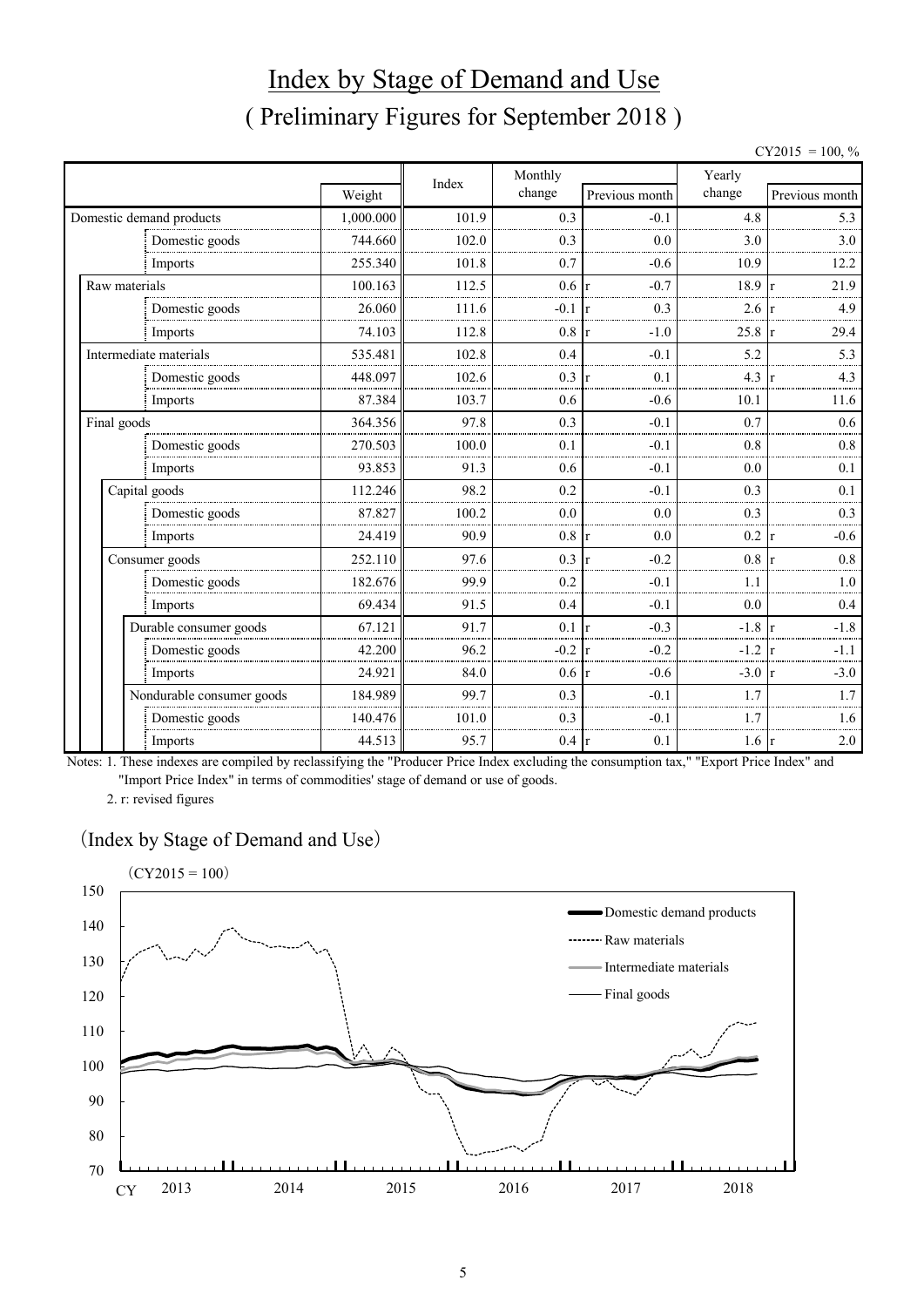# Producer Price Index using Chain-weighted Index Formula ( Preliminary Figures for September 2018 )

 $CY2015 = 100, \%$ 

|                                                |         | Index | Monthly | Previous               | Yearly |              | Previous |
|------------------------------------------------|---------|-------|---------|------------------------|--------|--------------|----------|
|                                                | Weight  |       | change  | month                  | change |              | month    |
| All commodities                                | 1,000.0 | 102.0 | 0.2     | 0.0                    | 2.9    |              | 2.9      |
| excluding extra charges for summer electricity | 1,000.0 | 101.8 | $0.2\,$ | 0.1<br>$\mathbf r$     | 2.9    | $\mathbf r$  | 3.0      |
| Beverages & foods                              | 141.6   | 100.6 | 0.0     | 0.0                    | 0.8    |              | $0.8\,$  |
| Textile products                               | 9.6     | 101.0 | $0.2\,$ | 0.3<br>$\mathbf r$     | 1.2    | $\mathbf r$  | 1.3      |
| Lumber & wood products                         | 9.2     | 105.1 | $-0.1$  | $-0.2$                 | 1.8    |              | 2.4      |
| Pulp, paper & related products                 | 27.7    | 101.9 | 0.0     | 0.0                    | 1.7    |              | 2.2      |
| Chemicals & related products                   | 89.2    | 99.0  | 0.3     | 0.5<br>$\mathbf r$     | 4.9    | $\mathbf r$  | 4.7      |
| Petroleum & coal products                      | 59.5    | 121.6 | 2.2     | $-0.6$                 | 26.5   |              | 25.5     |
| Plastic products                               | 38.2    | 97.2  | 0.1     | 0.0<br>$\mathbf r$     | 1.3    | $\mathbf r$  | 1.0      |
| Ceramic, stone & clay products                 | 23.3    | 101.1 | 0.1     | 0.4<br>$\mathbf r$     | 1.4    | $r_{\rm}$    | 1.4      |
| Iron & steel                                   | 51.7    | 108.4 | 0.1     | 0.0                    | 3.8    |              | 4.1      |
| Nonferrous metals                              | 27.1    | 99.5  | $-0.5$  | $-2.2$                 | $-1.3$ |              | 1.1      |
| Metal products                                 | 40.0    | 104.2 | 0.3     | 0.3<br>$\mathbf r$     | 2.9    | $\mathbf r$  | 2.6      |
| General purpose machinery                      | 27.2    | 100.3 | $-0.1$  | $-0.2$<br>$\mathbf r$  | 0.4    | $\mathbf{r}$ | $0.7\,$  |
| Production machinery                           | 41.1    | 101.3 | 0.4     | 0.1                    | 1.0    |              | 0.5      |
| Business oriented machinery                    | 16.2    | 101.5 | 0.0     | $-0.6$<br>$\mathbf r$  | 0.4    | $\mathbf r$  | 0.1      |
| Electronic components & devices                | 24.5    | 97.5  | $-0.1$  | 0.1<br>$\mathbf r$     | $-0.1$ | $\mathbf r$  | 0.2      |
| Electrical machinery & equipment               | 52.7    | 94.3  | $-0.1$  | $-0.3$<br>$\mathbf r$  | $-0.7$ | $\mathbf r$  | $-0.8$   |
| Information & communications equipment         | 20.8    | 96.4  | $-0.1$  | $-0.4$<br>$\mathbf r$  | $-0.8$ | $\mathbf{r}$ | $-0.5$   |
| Transportation equipment                       | 140.7   | 98.3  | $0.0\,$ | $0.0\,$                | $-0.4$ |              | $-0.4$   |
| Other manufacturing industry products          | 48.0    | 100.2 | $0.1\,$ | $0.0\,$<br>$\mathbf r$ | 0.1    | $\mathbf r$  | $-0.1$   |
| Agriculture, forestry & fishery products       | 35.8    | 109.7 | $-0.8$  | $-0.2$                 | 1.7    |              | 4.0      |
| Minerals                                       | 3.9     | 98.8  | $0.0\,$ | 0.6<br>$\mathbf r$     | 3.9    | $\mathbf r$  | 4.2      |
| Electric power, gas & water                    | 67.1    | 100.2 | 0.7     | 0.9<br>$\mathbf r$     | 5.0    | $\mathbf r$  | 4.7      |
| Scrap & waste                                  | 4.9     | 141.6 | 1.4     | 1.2                    | 7.1    |              | $10.4$   |

Notes: 1. The index of "All commodities excluding extra charges for summer electricity" adjusts extra charges applied during summer season from July to September.

2. The indexes are based on the year 2015 weights.

3. r: revised figures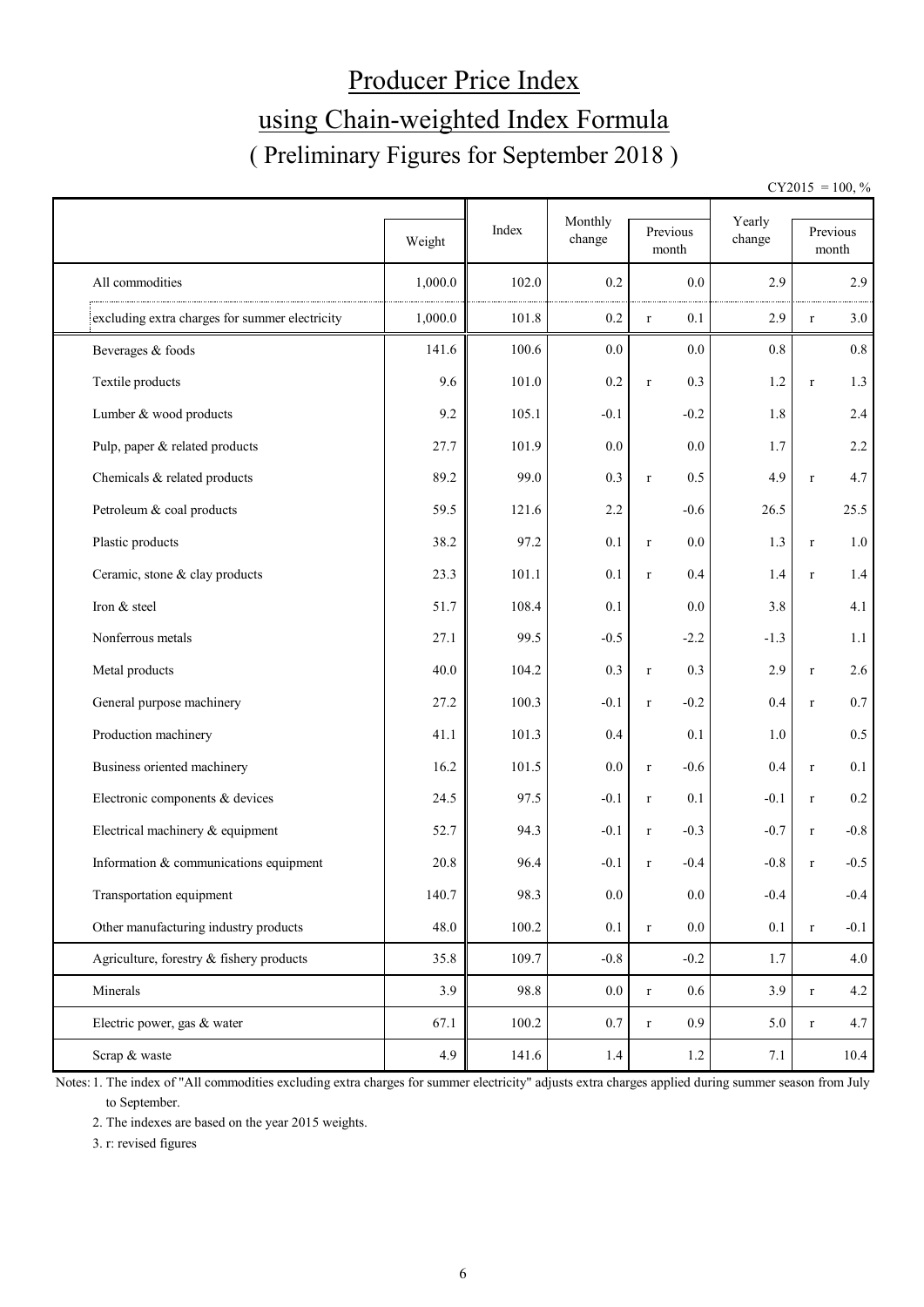## Corporate Goods Price Index Time Series Data

 $CY2015 = 100, \%$ 

|           |                |                 |                                  |                          |                                           |                                  |                                                                     |             |                                  |                          |                                           |       |                                              |                          | 100, 70                                   |  |
|-----------|----------------|-----------------|----------------------------------|--------------------------|-------------------------------------------|----------------------------------|---------------------------------------------------------------------|-------------|----------------------------------|--------------------------|-------------------------------------------|-------|----------------------------------------------|--------------------------|-------------------------------------------|--|
|           |                |                 | Producer Price Index             |                          |                                           |                                  |                                                                     |             | <b>Export Price Index</b>        |                          |                                           |       |                                              |                          |                                           |  |
|           |                | All commodities |                                  |                          |                                           |                                  | (Reference)<br>excluding extra<br>charges for summer<br>electricity | (ven basis) | All commodities                  |                          |                                           |       | All commodities<br>(contract currency basis) |                          |                                           |  |
|           |                |                 | Monthly<br>(Quarterly)<br>change | Yearly<br>change         | Change<br>from three<br>months<br>earlier | Monthly<br>(Quarterly)<br>change | Change<br>from three<br>months<br>earlier                           |             | Monthly<br>(Quarterly)<br>change | Yearly<br>change         | Change<br>from three<br>months<br>earlier |       | Monthly<br>(Quarterly)<br>change             | Yearly<br>change         | Change<br>from three<br>months<br>earlier |  |
| <b>CY</b> | 2015           | 100.0           | $\equiv$                         | $\overline{\phantom{0}}$ | $\overline{\phantom{0}}$                  | $\overline{\phantom{0}}$         |                                                                     | 100.0       | $\overline{\phantom{0}}$         | $\overline{\phantom{0}}$ | $\overline{\phantom{0}}$                  | 100.0 | $\overline{\phantom{0}}$                     | $\overline{\phantom{0}}$ |                                           |  |
|           | 2016           | 96.5            | $\overline{\phantom{0}}$         | $-3.5$                   |                                           |                                  |                                                                     | 90.7        | $\overline{\phantom{0}}$         | $-9.3$                   |                                           | 96.9  | $\overline{\phantom{0}}$                     | $-3.1$                   |                                           |  |
|           | 2017           | 98.7            |                                  | 2.3                      |                                           |                                  |                                                                     | 95.5        |                                  | 5.3                      | —                                         | 100.2 | $\overline{\phantom{0}}$                     | 3.4                      |                                           |  |
| <b>FY</b> | 2015           | 99.1            | $\overline{\phantom{0}}$         |                          |                                           |                                  |                                                                     | 98.1        | —                                |                          |                                           | 98.6  | $\overline{\phantom{0}}$                     |                          |                                           |  |
|           | 2016           | 96.7            | $\overline{\phantom{0}}$         | $-2.4$                   | —                                         |                                  |                                                                     | 91.3        |                                  | $-6.9$                   | -                                         | 97.8  | —                                            | $-0.8$                   |                                           |  |
|           | 2017           | 99.3            |                                  | 2.7                      |                                           |                                  |                                                                     | 95.6        |                                  | 4.7                      | $\overline{\phantom{0}}$                  | 100.8 |                                              | 3.1                      |                                           |  |
| 2017/     | Q <sub>4</sub> | 99.7            | 0.9                              | 3.3                      | $\overline{\phantom{0}}$                  | 1.1                              | $\overline{\phantom{0}}$                                            | 97.4        | 2.6                              | 6.1                      | $\overline{\phantom{0}}$                  | 101.5 | 1.6                                          | 3.5                      |                                           |  |
| 2018/     | Q1             | 100.3           | 0.6                              | 2.5                      | —                                         | 0.6                              | $\overline{\phantom{0}}$                                            | 96.1        | $-1.3$                           | 0.6                      | —                                         | 102.3 | 0.8                                          | 2.5                      |                                           |  |
|           | Q2             | 100.9           | 0.6                              | 2.4                      | —                                         | 0.6                              | $\overline{\phantom{0}}$                                            | 96.5        | 0.4                              | 2.6                      | —                                         | 102.5 | 0.2                                          | 3.0                      |                                           |  |
|           | Q <sub>3</sub> | 101.8           | 0.9                              | 3.0                      |                                           | 0.7                              |                                                                     | 97.3        | 0.8                              | 2.5                      |                                           | 102.4 | $-0.1$                                       | 2.5                      |                                           |  |
| 2017/     | Aug.           | 98.7            | 0.0                              | 2.8                      | 0.3                                       | 0.0                              | 0.1                                                                 | 94.4        | $-0.5$                           | 8.4                      | $-0.2$                                    | 99.9  | 0.6                                          | 3.1                      | 0.5                                       |  |
|           | Sep.           | 99.0            | 0.3                              | 3.0                      | 0.5                                       | 0.3                              | 0.3                                                                 | 95.5        | 1.2                              | 9.1                      | 1.7                                       | 100.5 | 0.6                                          | 3.6                      | 1.3                                       |  |
|           | Oct.           | 99.4            | 0.4                              | 3.5                      | 0.7                                       | 0.6                              | 0.9                                                                 | 97.2        | 1.8                              | 9.7                      | 2.4                                       | 101.2 | 0.7                                          | 3.9                      | 1.9                                       |  |
|           | Nov.           | 99.8            | 0.4                              | 3.5                      | 1.1                                       | 0.4                              | 1.3                                                                 | 97.4        | 0.2                              | 6.8                      | 3.2                                       | 101.5 | 0.3                                          | 3.5                      | 1.6                                       |  |
|           | Dec.           | 100.0           | 0.2                              | 3.0                      | 1.0                                       | 0.2                              | 1.2                                                                 | 97.7        | 0.3                              | 2.3                      | 2.3                                       | 101.7 | 0.2                                          | 3.0                      | 1.2                                       |  |
| 2018/     | Jan.           | 100.3           | 0.3                              | 2.7                      | 0.9                                       | 0.3                              | 0.9                                                                 | 97.1        | $-0.6$                           | 1.6                      | $-0.1$                                    | 101.9 | 0.2                                          | 2.5                      | 0.7                                       |  |
|           | Feb.           | 100.3           | 0.0                              | 2.5                      | 0.5                                       | 0.0                              | 0.5                                                                 | 96.1        | $-1.0$                           | 0.8                      | $-1.3$                                    | 102.4 | 0.5                                          | 2.6                      | 0.9                                       |  |
|           | Mar.           | 100.2           | $-0.1$                           | 2.0                      | 0.2                                       | $-0.1$                           | 0.2                                                                 | 95.2        | $-0.9$                           | $-0.5$                   | $-2.6$                                    | 102.7 | 0.3                                          | 2.4                      | 1.0                                       |  |
|           | Apr.           | 100.5           | 0.3                              | 2.0                      | 0.2                                       | 0.3                              | 0.2                                                                 | 95.5        | 0.3                              | 1.9                      | $-1.6$                                    | 102.2 | $-0.5$                                       | 2.4                      | 0.3                                       |  |
|           | May            | 101.0           | 0.5                              | 2.6                      | 0.7                                       | 0.5                              | 0.7                                                                 | 96.9        | 1.5                              | 2.4                      | 0.8                                       | 102.7 | 0.5                                          | 3.3                      | 0.3                                       |  |
|           | June           | 101.3           | 0.3                              | 2.8                      | 1.1                                       | 0.3                              | 1.1                                                                 | 97.0        | 0.1                              | 3.3                      | 1.9                                       | 102.7 | 0.0                                          | 3.5                      | $0.0\,$                                   |  |
|           | July           | 101.7           | 0.4                              | 3.0                      | 1.2                                       | 0.2                              | 1.0                                                                 | 97.4        | 0.4                              | 2.6                      | 2.0                                       | 102.5 | $-0.2$                                       | 3.2                      | 0.3                                       |  |
|           | Aug.           | 101.7           | 0.0                              | 3.0                      | 0.7                                       | 0.0                              | 0.5                                                                 | 97.0        | $-0.4$                           | 2.8                      | 0.1                                       | 102.3 | $-0.2$                                       | 2.4                      | $-0.4$                                    |  |
|           | Sep.           | 102.0           | 0.3                              | 3.0                      | 0.7                                       | 0.2                              | 0.4                                                                 | 97.6        | 0.6                              | 2.2                      | 0.6                                       | 102.5 | 0.2                                          | 2.0                      | $-0.2$                                    |  |

|           |                |                                | Import Price Index               |                          |                                           |                 |                                  |                  | - 1 - 0 1 -                               | 100,70<br>Foreign                            |
|-----------|----------------|--------------------------------|----------------------------------|--------------------------|-------------------------------------------|-----------------|----------------------------------|------------------|-------------------------------------------|----------------------------------------------|
|           |                | All commodities<br>(yen basis) |                                  |                          |                                           | All commodities | (contract currency basis)        |                  |                                           | exchange<br>rate<br>$\sqrt{\frac{2}{\pi}}$   |
|           |                |                                | Monthly<br>(Quarterly)<br>change | Yearly<br>change         | Change<br>from three<br>months<br>earlier |                 | Monthly<br>(Quarterly)<br>change | Yearly<br>change | Change<br>from three<br>months<br>earlier | Monthly<br>(Quarterly)<br>(Yearly)<br>change |
| <b>CY</b> | 2015           | 100.0                          |                                  | $\overline{\phantom{0}}$ |                                           | 100.0           |                                  |                  |                                           | 14.4                                         |
|           | 2016           | 83.6                           |                                  | $-16.4$                  |                                           | 90.2            |                                  | $-9.8$           |                                           | $-10.1$                                      |
|           | 2017           | 92.7                           |                                  | 10.9                     |                                           | 98.2            |                                  | 8.9              |                                           | 3.1                                          |
| <b>FY</b> | 2015           | 95.5                           |                                  |                          |                                           | 95.9            |                                  |                  |                                           | 9.3                                          |
|           | 2016           | 85.4                           |                                  | $-10.6$                  |                                           | 92.5            |                                  | $-3.5$           |                                           | $-9.8$                                       |
|           | 2017           | 93.6                           |                                  | 9.6                      |                                           | 99.8            |                                  | 7.9              |                                           | 2.3                                          |
| 2017/     | Q <sub>4</sub> | 95.6                           | 5.1                              | 11.0                     |                                           | 100.5           | 3.7                              | 8.2              |                                           | 1.8                                          |
| 2018/     | Q1             | 96.1                           | 0.5                              | 3.8                      |                                           | 104.1           | 3.6                              | 6.9              |                                           | $-4.1$                                       |
|           | Q2             | 98.6                           | 2.6                              | 7.5                      |                                           | 106.4           | 2.2                              | 8.8              |                                           | 0.7                                          |
|           | Q <sub>3</sub> | 101.5                          | 2.9                              | 11.5                     |                                           | 108.1           | 1.6                              | 11.6             |                                           | 2.2                                          |
| 2017/     | Aug.           | 90.1                           | $-1.2$                           | 12.8                     | $-2.7$                                    | 96.5            | 0.2                              | 6.4              | $-1.6$                                    | $-2.2$                                       |
|           | Sep.           | 91.8                           | 1.9                              | 13.8                     | 0.9                                       | 97.8            | 1.3                              | 7.4              | 0.7                                       | 0.7                                          |
|           | Oct.           | 94.3                           | 2.7                              | 15.6                     | 3.4                                       | 99.2            | 1.4                              | 8.9              | 3.0                                       | 2.0                                          |
|           | Nov.           | 95.3                           | 1.1                              | 10.4                     | 5.8                                       | 100.3           | 1.1                              | 6.9              | 3.9                                       | $0.0\,$                                      |
|           | Dec.           | 97.1                           | 1.9                              | 7.3                      | 5.8                                       | 102.1           | 1.8                              | 9.0              | 4.4                                       | 0.1                                          |
| 2018/     | Jan.           | 96.7                           | $-0.4$                           | 5.0                      | 2.5                                       | 103.0           | 0.9                              | 7.2              | 3.8                                       | $-1.9$                                       |
|           | Feb.           | 96.6                           | $-0.1$                           | 4.4                      | 1.4                                       | 104.9           | 1.8                              | 7.5              | 4.6                                       | $-2.6$                                       |
|           | Mar.           | 94.9                           | $-1.8$                           | 1.7                      | $-2.3$                                    | 104.4           | $-0.5$                           | 6.1              | 2.3                                       | $-1.8$                                       |
|           | Apr.           | 96.1                           | 1.3                              | 5.1                      | $-0.6$                                    | 104.7           | 0.3                              | 6.5              | 1.7                                       | 1.3                                          |
|           | May            | 98.9                           | 2.9                              | 6.8                      | 2.4                                       | 106.3           | 1.5                              | 8.4              | 1.3                                       | 2.1                                          |
|           | June           | 100.8                          | 1.9                              | 10.8                     | 6.2                                       | 108.3           | 1.9                              | 11.5             | 3.7                                       | 0.3                                          |
|           | July           | 101.7                          | 0.9                              | 11.5                     | 5.8                                       | 108.3           | 0.0                              | 12.5             | 3.4                                       | 1.2                                          |
|           | Aug.           | 101.1                          | $-0.6$                           | 12.2                     | 2.2                                       | 107.9           | $-0.4$                           | 11.8             | 1.5                                       | $-0.3$                                       |
|           | Sep.           | 101.8                          | 0.7                              | 10.9                     | 1.0                                       | 108.0           | 0.1                              | 10.4             | $-0.3$                                    | 0.7                                          |

 $CY2015 = 100. %$ 

Note: A negative change in the "Foreign exchange rate" indicates an appreciation of the yen.